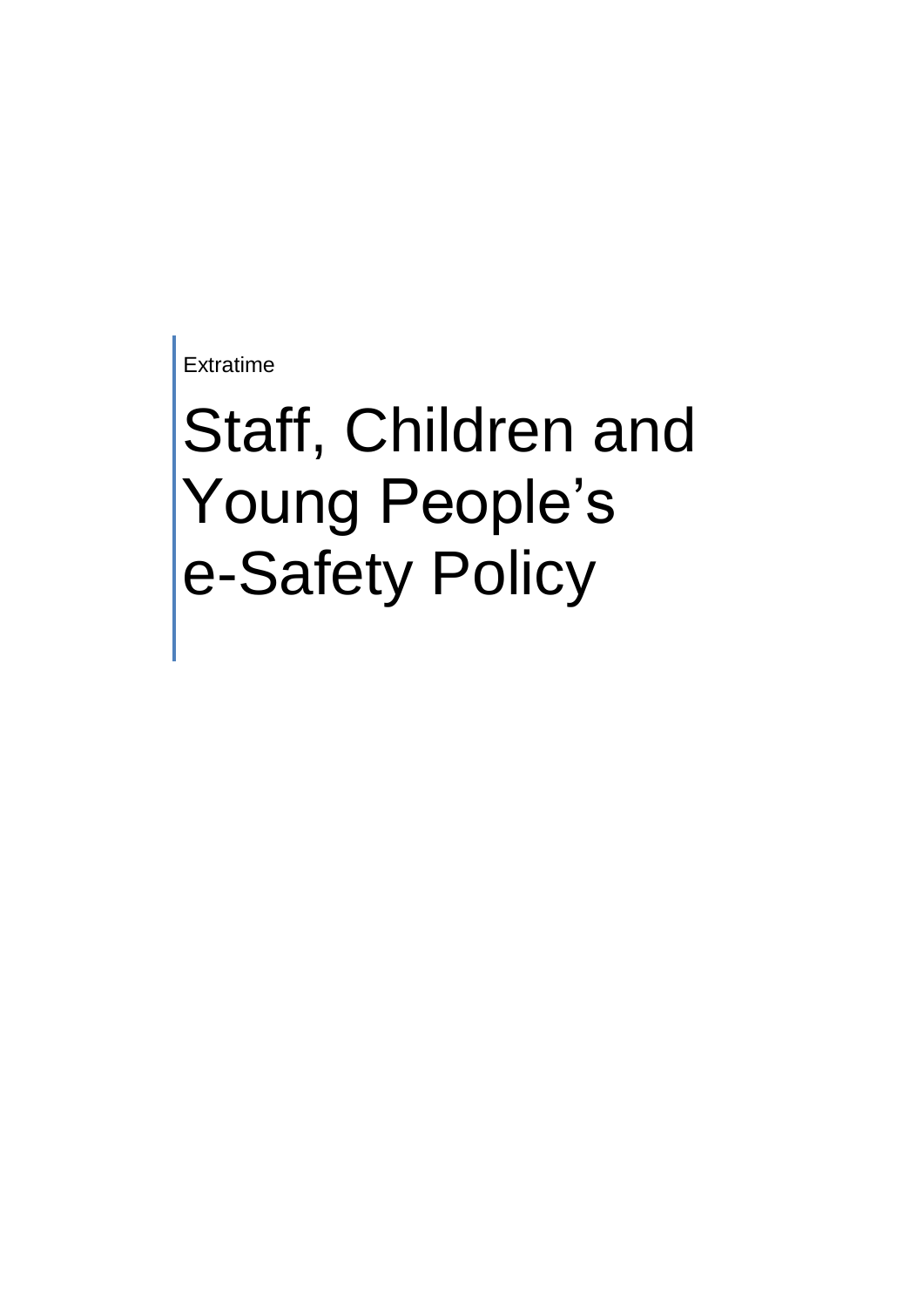

## **Introduction**

Extratime recognises the Internet and other digital technologies provide a vast opportunity for children and young people to learn, socialise and play. More than any other mode of technology, the Internet and digital technologies allow all those involved in working with children and young people to promote creativity, stimulate awareness and enhance learning and communication skills.

However the need to keep them safe from the inappropriate material and abuse of the Internet, digital and mobile technologies is paramount. This policy is therefore aimed at developing an approach to E-safety, to protect children and young people who access the Internet and digital technologies outside the school environment whilst in extratime's care whether using our own facilities or personal mobile phones etc.

Extratime recognises, as part of this policy, that there should be equitable opportunities for all children and young people using ICT technology and that for disabled children and young people it can offer increased opportunities for communication in particular.

Extratime is committed to ensuring that **all** children and young people using it's services will be able to use existing, as well as up and coming technologies safely. We are also committed to ensuring that all those who work with children and young people; as well as their parents, are educated as to the dangers that exist so that they can take an active part in safeguarding children and young people.

For the purposes of this document, Internet usage means any connection to the Internet via web browsing, external email, news groups or messaging services, mobile technologies e.g. mobile phone, including Bluetooth applications, PDA's etc.

### **Scope**

The Policy applies to all after school clubs, playschemes and youth schemes which extratime provides. The policy is also recommended as good practice to all extratime's partner organisations as the minimum level of provision of E-safety for children and young people.

Extratime will seek to ensure that across the service the following elements will be in place as part of its safeguarding responsibilities to children and young people:

• a list of authorised person(s) dealing with child protection issues and E-safety at each setting;

• adequate training for staff and volunteers;

• adequate supervision of children and young people when using the Internet and digital technologies;

• talking and showing children and young people about how to use the Internet and digital technologies safely;

• a reporting procedure for abuse and misuse by children, young people and adults.

### **Policies and Practices**

### **Use of Internet facilities, mobile and digital technologies**

This policy aims to ensure that the Internet, mobile and digital technologies are used effectively for their intended educational and recreational purposes, without infringing legal requirements or creating unnecessary risk.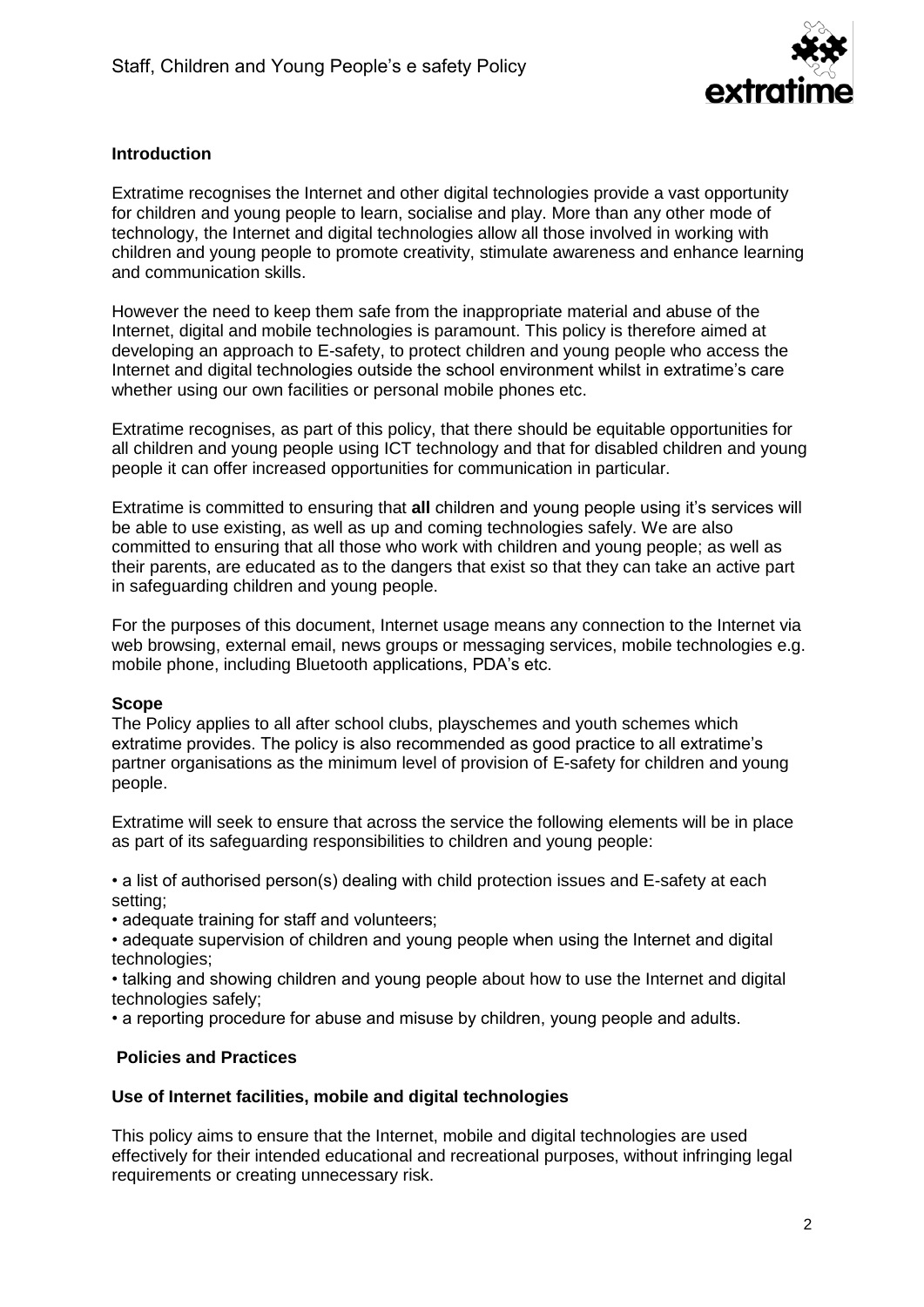

extratime expects that all settings ensure that children, young people, staff and volunteers use the Internet, mobile and digital technologies responsibly and strictly according to the conditions below and these expectations are also applicable to any service that provides external services on behalf of extratime:

Users shall not:

- Visit Internet sites, make, post, download, upload or pass on, material, remarks, proposals or comments that contain or relate to:
	- $\triangleright$  Indecent images of children
	- $\triangleright$  Promoting discrimination of any kind
	- $\triangleright$  Promoting racial or religious hatred
	- $\triangleright$  Promoting illegal acts
	- $\triangleright$  Any other information which may be offensive to peers or colleagues e.g. abusive images; promotion of violence; gambling; criminally racist or religious hatred material.

Incidents which appear to involve deliberate access to websites, newsgroups and online groups that contain the following material will be reported to the designated office for child protection within the setting and the Police:

- $\triangleright$  Indecent images inclusive of abuse (images of children whether they are digital or cartoons, apparently under 16 years old, involved in sexual activity or posed to be sexually provocative)
- $\triangleright$  Adult material that potentially breaches the Obscene Publications Act in the UK
- $\triangleright$  Criminally racist or anti-religious material
- $\triangleright$  Violence and bomb making
	- Illegal taking or promotion of drugs
	- Software piracy
	- Other criminal activity

In addition, users may not:

- $\triangleright$  Use the extratime facilities (connectivity and services) or an equivalent for running a private business;
- $\triangleright$  Enter into any personal transaction that involves extratime or partner services in any way;
- $\triangleright$  Visit sites that might be defamatory or incur liability on the part of extratime or a partner service or adversely impact on the image of extratime
- Upload, download, or otherwise transmit (make, produce or distribute) commercial software or any copyrighted materials belonging to third parties outside of extratime, or to extratime itself;
- $\triangleright$  Reveal or publicise confidential or proprietary information, which includes but is not limited to: -financial information, personal information, databases and the information
	- contained therein, computer/network access codes, and business relationships;
- $\triangleright$  Intentionally interfere with the normal operation of the Internet connection, including the propagation of computer viruses and sustained high volume network traffic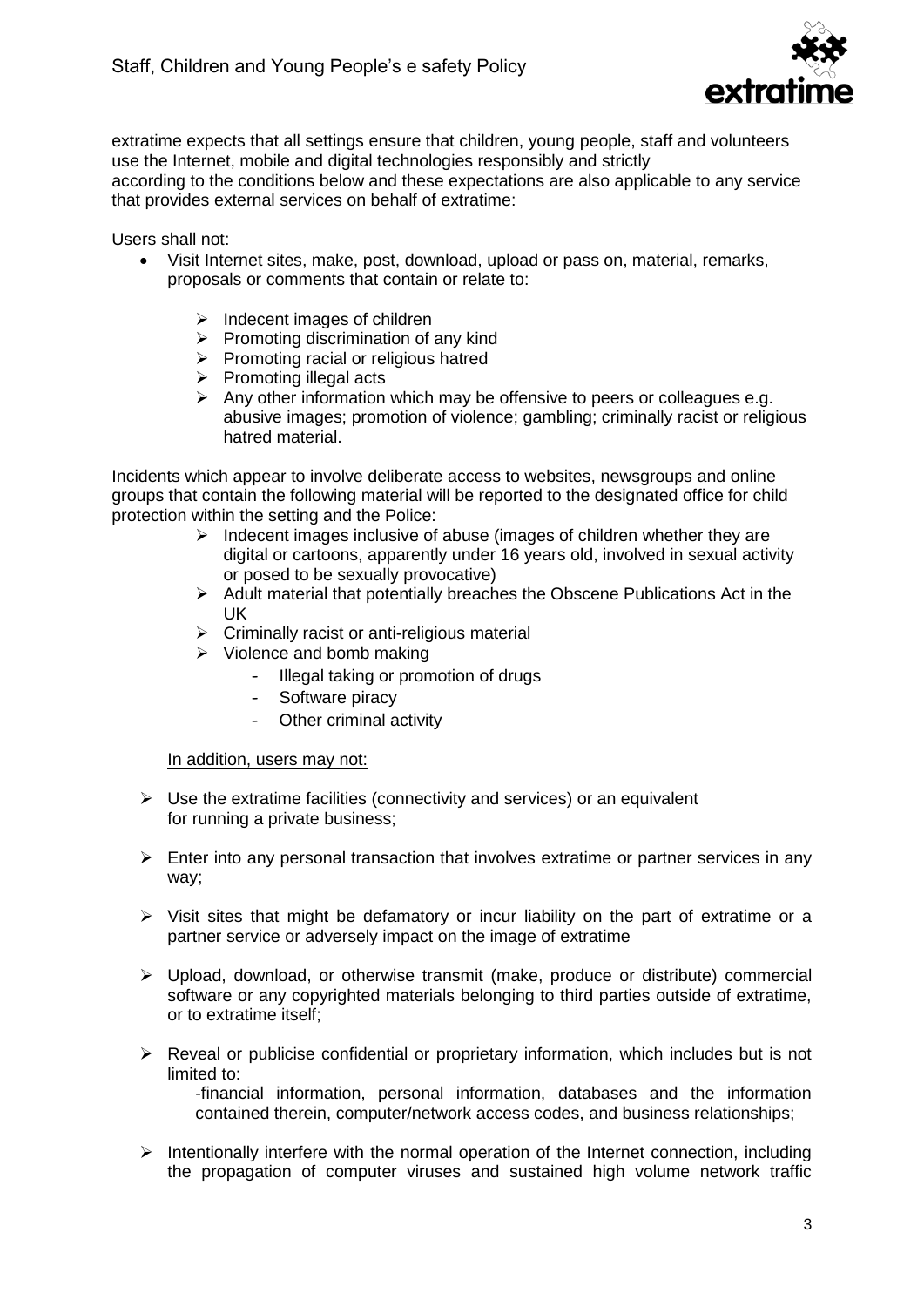

(sending or receiving of large files or sending and receiving of large numbers of small files or any activity that causes network congestion) that substantially hinders others in their use of the Internet;

- $\triangleright$  Use the Internet for soliciting, representing personal opinions or revealing confidential information or in any other way that could reasonably be considered inappropriate.
- $\triangleright$  The transmission of unsolicited commercial or advertising material either to other user organisations, or to organisations connected to other networks, save where the material is embedded within, or is otherwise part of, a service to which the member of the user organisation has chosen to subscribe.
- $\triangleright$  Deliberate unauthorised access to facilities or services accessible via extratime computers
- $\triangleright$  Deliberate activities with any of the following characteristics:

- wasting staff effort or networked resources, including time on end systems accessible via the extratime network and the effort of staff involved in support of those systems;

- corrupting or destroying other users' data;
- violating the privacy of other users;
- disrupting the work of other users;

- using the extratime network in a way that denies service to other users (for example, deliberate or reckless overloading of access links or of switching equipment);

- continuing to use an item of networking software or hardware after extratime has requested that use cease because it is causing disruption to the correct functioning of extratime systems;

-other misuse of the extratime network, such as introduction of viruses.

- $\triangleright$  Use mobile technologies 3G or mobile internet services in any way to intimidate, threaten or cause harm to others. Moreover, mobile technologies should not be used to access inappropriate materials or encourage activities that are dangerous or illegal.
- $\triangleright$  Where Fastnet (provider of extratime internet connectivity) become aware of an illegal act or an attempted illegal act, they will have to comply with the law as it applies, and will take action directed by the Police if a Regulation of Investigatory Powers Act (RIPA) Notice is issued.

### **Reporting abuse**

There will be occasions when either a child or young person or an adult within a setting, receives an abusive email or accidentally accesses a website that contains abusive material. When such a situation occurs, the expectation is that the child, young person or adult should report the incident immediately.

extratime also recognises that there will be occasions where children and young people will be the victims of inappropriate behaviour that could lead to possible or actual significant harm, in such circumstances extratime safeguarding procedures should be followed. The expected response will be to take the reporting of such incidents seriously and where judged necessary, the Designated Senior Person for Child Protection within the setting refer details of the incident to the lead agencies involved in safeguarding children, namely Children's Social Care and the Police.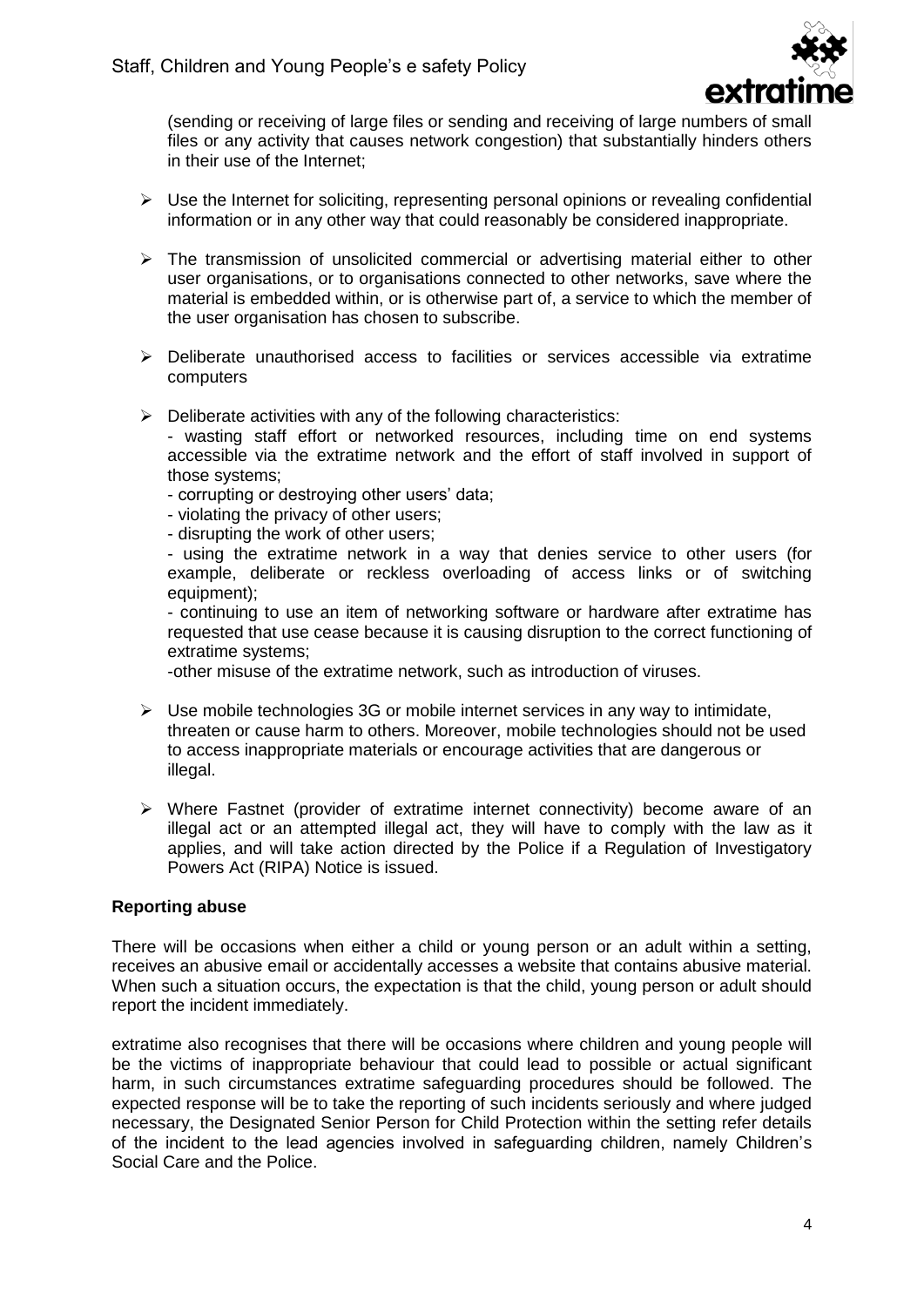

All extratime settings, as part of their safeguarding duties and responsibilities will, in accordance with the charities policies, assist and provide information and advice in support of child protection enquiries and criminal investigations.

### **Education and Training**

extratime is committed to harnessing the power of the Internet and other digital technologies to enhance the activities the children and young people choose to be engaged in. The charity is also dedicated to ensuring that it helps the children and young people who access it's services to have the skills of critical awareness, digital literacy and good online citizenship to enable them to use the Internet and other digital technologies safely.

As part of achieving the above, the service will seek to ensure that E-safety awareness is integrated in to appropriate activities for children, young people; and also training will be made available to those adults that supervise them, manage and/or support the facilities that are being used.

### **Infrastructure and Technology**

#### **Partnership working with extratime**

extratime recognises that as part of its safeguarding responsibilities there is a need to work in partnership. Two of our major partners are Sussex Central YMCA and The Crew Club who provide the venues and some staff for the youth schemes. Extratime will share this policy with our partners to ensure consistency across venues with regards to E Safety.

### **Monitoring**

Extratime will ensure that all settings adhere to the policy.

The first responsibility for monitoring the use of the Internet and digital technologies lies with the setting supervisors. These should include both physical observation (supervision of use by an adult, where appropriate) and local technical monitoring.

Extratime does monitor and audit the use of the Internet and electronic mail to see whether users are complying with the policy. Any potential misuse identified by extratime will be reported to the connected establishment and/or relevant organisation.

### **Sanctions**

extratime has been careful to develop in conjunction with its partners, policies and procedures to support the innocent in the event of a policy breach.

Where there is inappropriate or illegal use of the Internet and digital technologies, the following sanctions will be applied:

#### *Child / Young Person*

- The child/young person will be disciplined according to extratime's behaviour management policy, which will ultimately include the use of Internet and email being withdrawn.
- Serious breaches may lead to the incident being reported to the Police or other regulatory bodies, for instance, illegal Internet use or child protection concerns.

*Adult (Staff and Volunteers)*